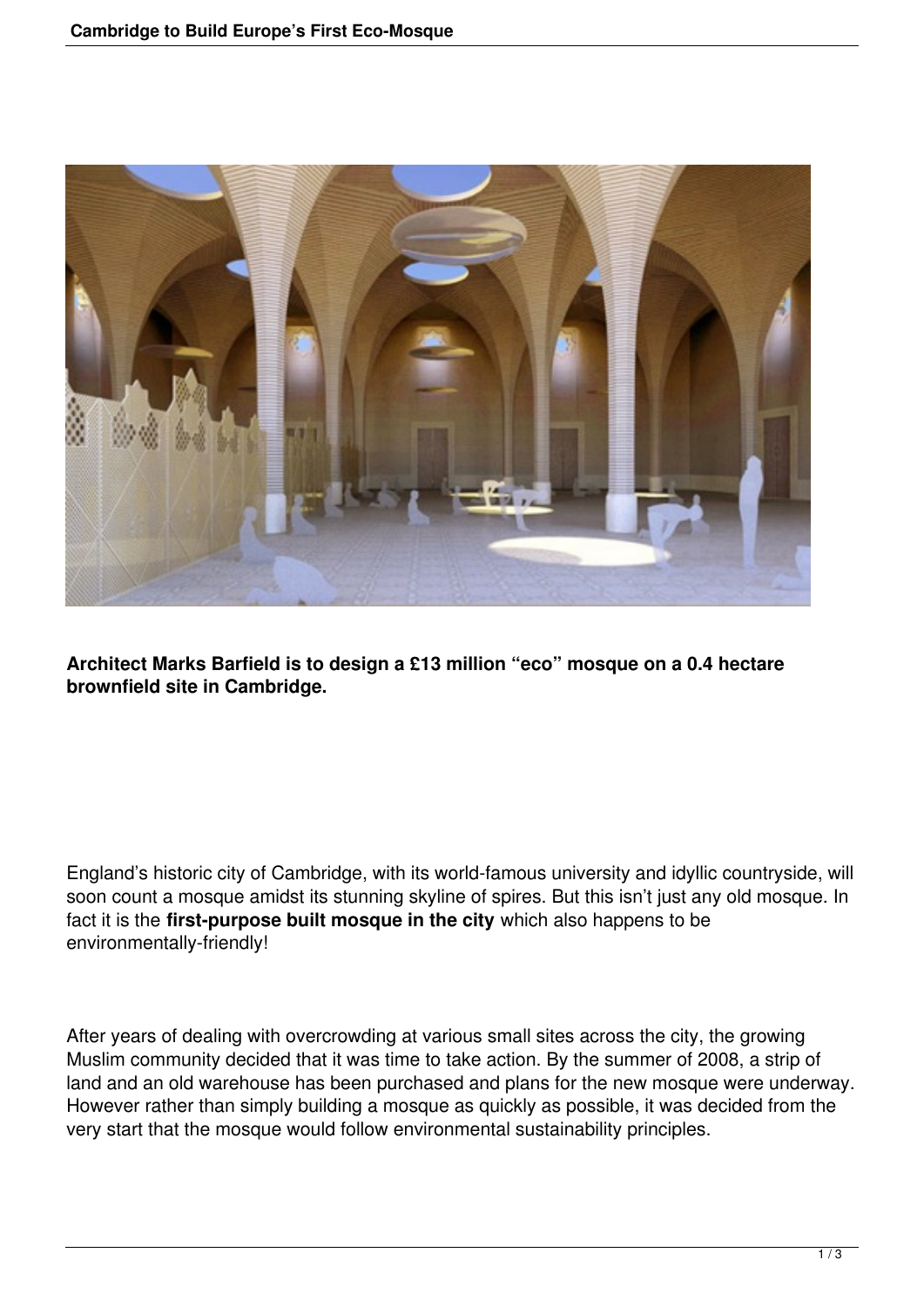## **Europe's first Eco-Mosque**

"Islamic civilization has been based on the rejection of waste as an under-estimation of God's blessing and so in the construction of the new mosque here in Cambridge, we were very much in the forefront of the local environmental movement in that we are using the latest heat pumps, conservation technology and green roofs so that we'll have an almost zero carbon footprint," commented Chairman of the Trust, Tim Winter who is also known as Abdul Hakim Murad.

Winters also added that they intended to build Europe's **first truly ecologically-responsible mosque** and encourage Muslims **and encourage Muslims** world-wide to take up their environmental responsibilities.

It is stated in the Qur'an that God has made believers the stewards and protectors of the earth and so to harmonize this important environmental ethic with the most important place of worship in Islam makes perfect sense.

It is also hoped that such initiative will encourage Muslims in the Middle East to take an active interest in the environment and preserve precious resources both at home and in the mosque.

Designed by the award-winning architect Marks Barfield, who were behind stunning projects such as the London Eye and Kew Treetop Walkway, the mosque is based on the premise of creating an oasis of calm and sustainability in an urban jungle. Winter adds, "This building will be truly inclusive, sustainable, safe, secur[e and respectfu](http://www.marksbarfield.com/)l of the neighbourhood."

## **Back to the Eco Basics**

Stunning skylights mean that the mosque will be naturally lit throughout the year, the building is well insulated and temperature will be carefully optimized by heating or cooling using energy efficient technologies and locally generated energy from ground source heat pumps.

The overall design will enlarge the existing community garden, create a new permeable green edge around the structure with trees as well as providing bicycle racks at street level and car